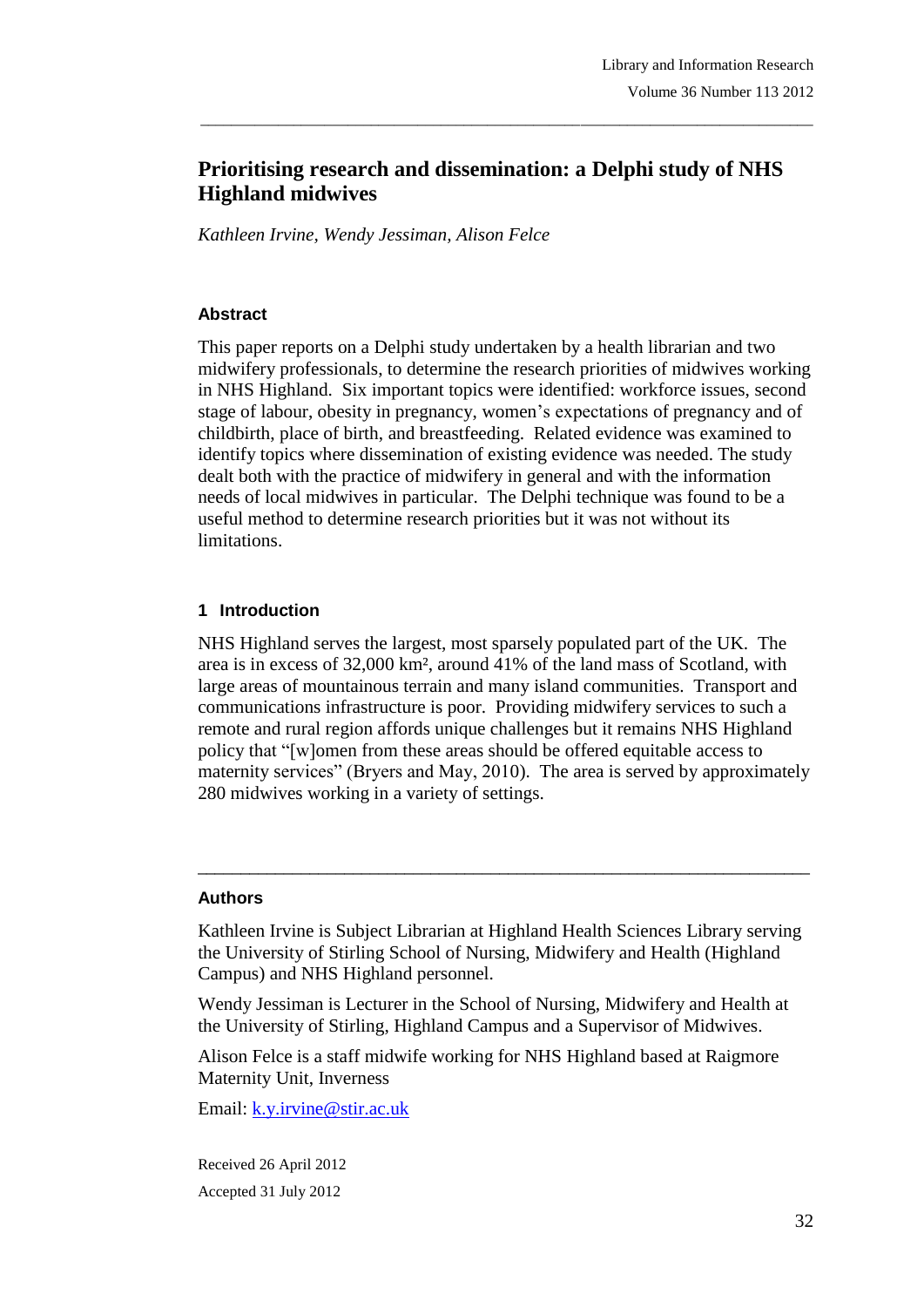It is essential that midwifery practice is based on knowledge and research (Nursing and Midwifery Council, 2010; Midwifery 2020 UK, 2010). The Health Plan for Scotland, *Our National health: a plan for action, a plan for change*  (Scottish Executive Health Department, 2000), emphasised the importance of research and evaluation to deliver a 'responsive, effective, learning health service'. While the professional literature in midwifery provides evidence for care-giving (Ross *et al*., 2004), much of midwifery research is done in universities: it is therefore strongly influenced by the universities' research performance management exercises (formerly the Research Assessment Exercise and now the Research Excellence Framework), and is published in academic rather than practice-focused journals. Consequently, dissemination of this research to practising midwives may be poor or findings may be of limited relevance in clinical contexts (Fyffe, 2006). In this climate, there is a desire, locally and nationally, to encourage practitioners to integrate research into their practice. However, if strategic priorities are not specified, such research is likely to be *ad hoc*, inappropriately targeted and poorly disseminated; and limited resources will be wasted. Research currently carried out by NHS Highland is informed by Scottish Government Health Department priorities (Scottish Government Health Department, 2002). While this top-down approach has some merit, a practitioner-derived strategy has distinct advantages, principally its propensity for developing practical, service-driven questions of local relevance and the encouragement of local practitioners to take an interest in research and perhaps even to carry it out.

\_\_\_\_\_\_\_\_\_\_\_\_\_\_\_\_\_\_\_\_\_\_\_\_\_\_\_\_\_\_\_\_\_\_\_\_\_\_\_\_\_\_\_\_\_\_\_\_\_\_\_\_\_\_\_\_\_\_\_\_\_\_\_\_\_\_\_\_\_\_\_\_\_\_\_\_\_\_\_

# **2 Aim and objectives**

The aim of this study was to determine how clinical research might be made most useful to midwives working for NHS Highland.

Its objectives were:

- i. to identify the questions which practising midwives thought needed to be answered by means of research-evidence;
- ii. to determine the areas for new research that are most important for practising midwives;
- iii. to determine where better dissemination of existing research-evidence to practising midwives is required.

### **3 Literature review**

The Delphi Technique is a well-established consensus method for identifying research priorities and has frequently been used in healthcare contexts (Rushforth, 2007). A search of CINAHL (the major nursing and allied health bibliographic database) using a keyword search, *Delphi*, returned 1759 'hits' of these 258 records contained the phases '*research priorit*\*' or '*research agend*\*'. Of these, only 2 were specific to midwifery. Re-running the search on research priorities in midwifery ignoring the methodology (*Delphi*) returned 7 results, but only 4 of these were specific to midwifery (the others used the phrase '*nursing and midwifery*' but on closer examination were found to focus on nursing). Rerunning the search in MIDIRS (the major database indexing the midwifery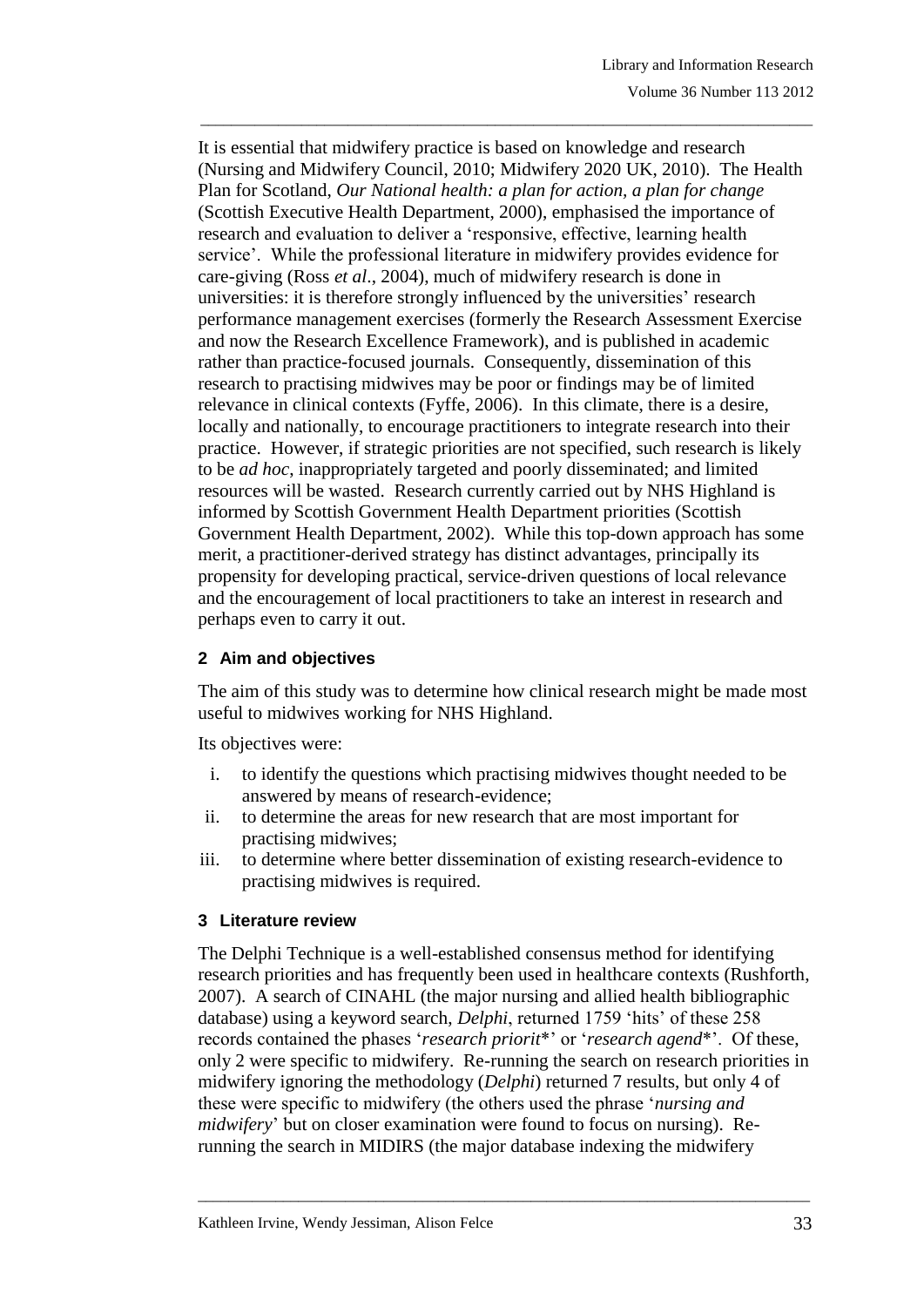literature) returned 5 'hits', including four potentially useful papers, two of which had been missed by the CINAHL search as they did not use the term *midwifery* (being on parenting and child health issues). A search of Google Scholar identified one important additional study (McCourt and Beake, 2000) that had been published as grey literature. A search of LISTA provided useful background information on the role of librarians in healthcare research and in supporting evidence-based practice.

\_\_\_\_\_\_\_\_\_\_\_\_\_\_\_\_\_\_\_\_\_\_\_\_\_\_\_\_\_\_\_\_\_\_\_\_\_\_\_\_\_\_\_\_\_\_\_\_\_\_\_\_\_\_\_\_\_\_\_\_\_\_\_\_\_\_\_\_\_\_\_\_\_\_\_\_\_\_\_

Few studies focused on the research priorities of midwives, and only two were British (Sleep *et al*., 1995; McCourt and Beake, 2000). By contrast, there were several more recent Australian studies (Fenwick *et al*., 2006; Reid *et al*., 2007; Hauck, Kelly and Fenwick, 2007) and one Irish study (Butler *et al*., 2007). The Delphi technique is the favoured methodology in most of these studies, the only exceptions being the study by Reid *et al*. (2007) that used a single questionnaire method, and the study by McCourt and Beake (2000) that used a face-to-face discussion method (nominal group technique).

Some studies focused on the opinions of practitioners (Fenwick *et al*., 2006; Hauck, Kelly and Fenwick, 2007); others sought views more widely (Butler *et al*., 2007; McCourt and Beake, 2000).

Delphi studies alone are insufficient to inform a research agenda, however, as they may identify areas where the evidence base is already strong, potentially leading to wasteful duplication of research effort. Of the papers identified, only four studies made any effort to link the priorities identified to the current knowledge base. Three of these papers proved particularly interesting from a librarian's point of view. The first of these is Kirkwood, Wales and Wilson's 2003 study of Glasgow nurses, where health librarians led the research and underpinned the consensus findings with a systematic evaluation of existing research. Secondly, a study by Burns *et al*. (2003) working in the field of rehabilitation medicine, used the Delphi technique to identify topics for evidence-based review. The third study by McCourt and Beake (2000) identified topics that might be important research questions and those that might be important topics for evidence reviews.

### **4 Method**

The Delphi technique is a method of formulating a group judgement on a subject and provides a means of reaching a consensus among a group of experts (Landeta, 2006). It is normally conducted as a postal (or email) survey that solicits individual, anonymous responses to written questions. It is an iterative process involving a series of questionnaires, analysis, and feedback to each participant on the responses of the whole group (see Figure 1). The responses are analysed statistically in terms of their means and variance to determine which questions have achieved consensus.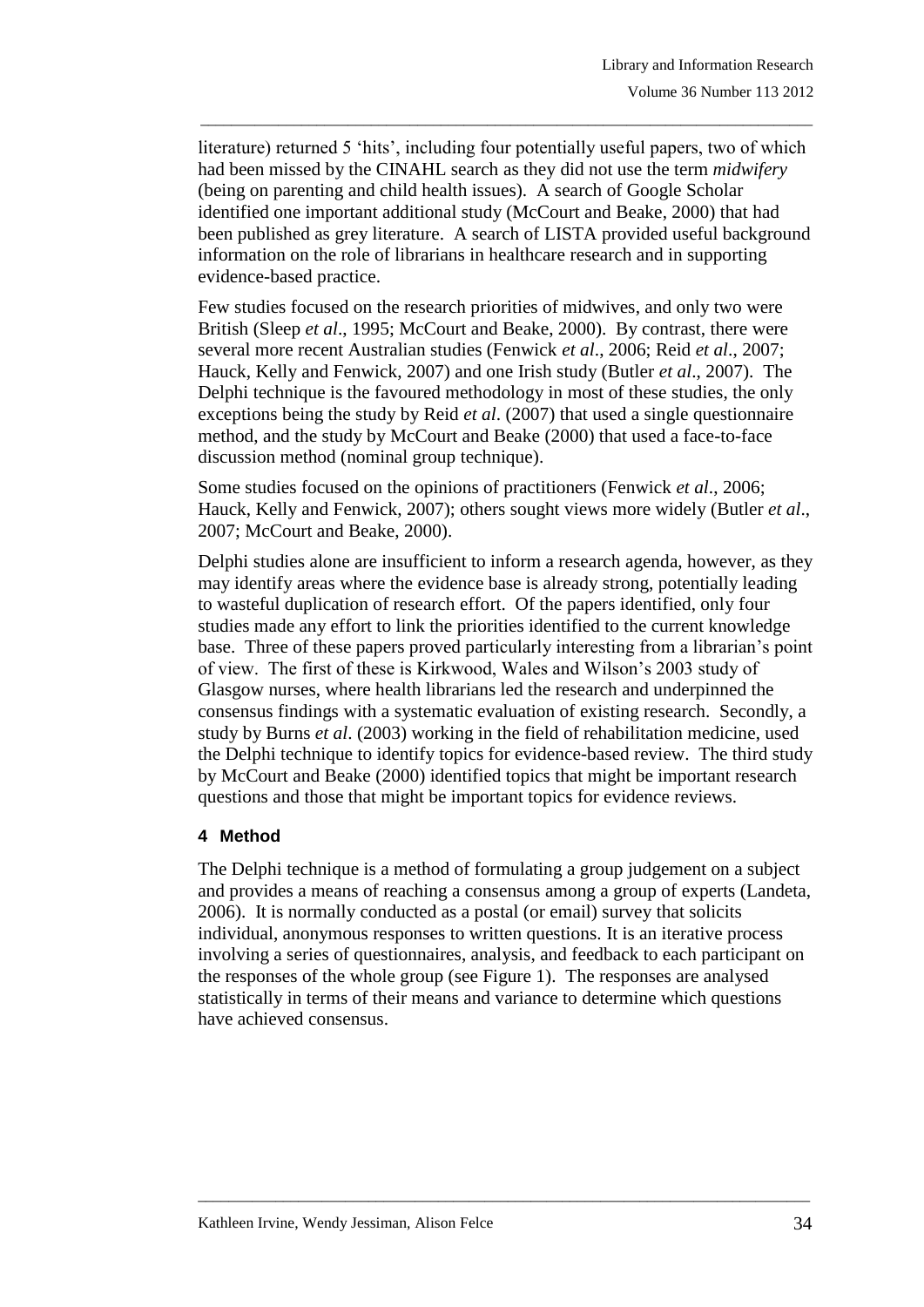

\_\_\_\_\_\_\_\_\_\_\_\_\_\_\_\_\_\_\_\_\_\_\_\_\_\_\_\_\_\_\_\_\_\_\_\_\_\_\_\_\_\_\_\_\_\_\_\_\_\_\_\_\_\_\_\_\_\_\_\_\_\_\_\_\_\_\_\_\_\_\_\_\_\_\_\_\_\_\_

# **Figure 1: Stages in a Delphi study.**

Originally designed to forecast events, the Delphi method is now used to explore and resolve issues across a wide range of disciplines including in librarianship (Bartlett and Casselden, 2011) and, extensively, in healthcare (Powell, 2003; Keeney, Hasson and McKenna, 2011). It may be used wherever policy or planning decisions are to be based on informed opinion, since it allows benefit to be gained from subjective judgements (Yousuf, 2007).

This method of eliciting opinion is simple, inexpensive to administer, and is useful if, for whatever reason, meetings cannot be held. It affords flexibility to participants as they can complete and return questionnaires at their own convenience (within time limits set by the researcher), although it does require time and commitment from group members. The anonymous nature of the process has advantages: participants are likely to be more willing to give their honest opinion and to be less anxious about being controversial than they might be in focus groups or other meetings; and strong personalities cannot dominate the group or lead opinion, and the 'bandwagon effect' is minimised (Yousuf, 2007). However, it has been suggested that anonymity makes participants less accountable (Mamaril *et al*., 2009).

The Delphi technique has sometimes been criticised for an apparent lack of scientific rigour, though Landeta (2006) found it to be a valid instrument for supporting decision making. The main assumption of the technique is that group opinion is more valid and reliable than individual opinion; but it has been argued that the apparent consensus is merely a compromise position, as extreme opinions are ignored (Yousuf, 2007).

Conventionally, Delphi studies seek the views of a panel of experts. It has been acknowledged that defining an 'expert' and selecting a panel can be difficult for researchers; the process may also be methodologically unsound (Keeney, McKenna and Hasson, 2011). There is no agreed optimum size of panel: typically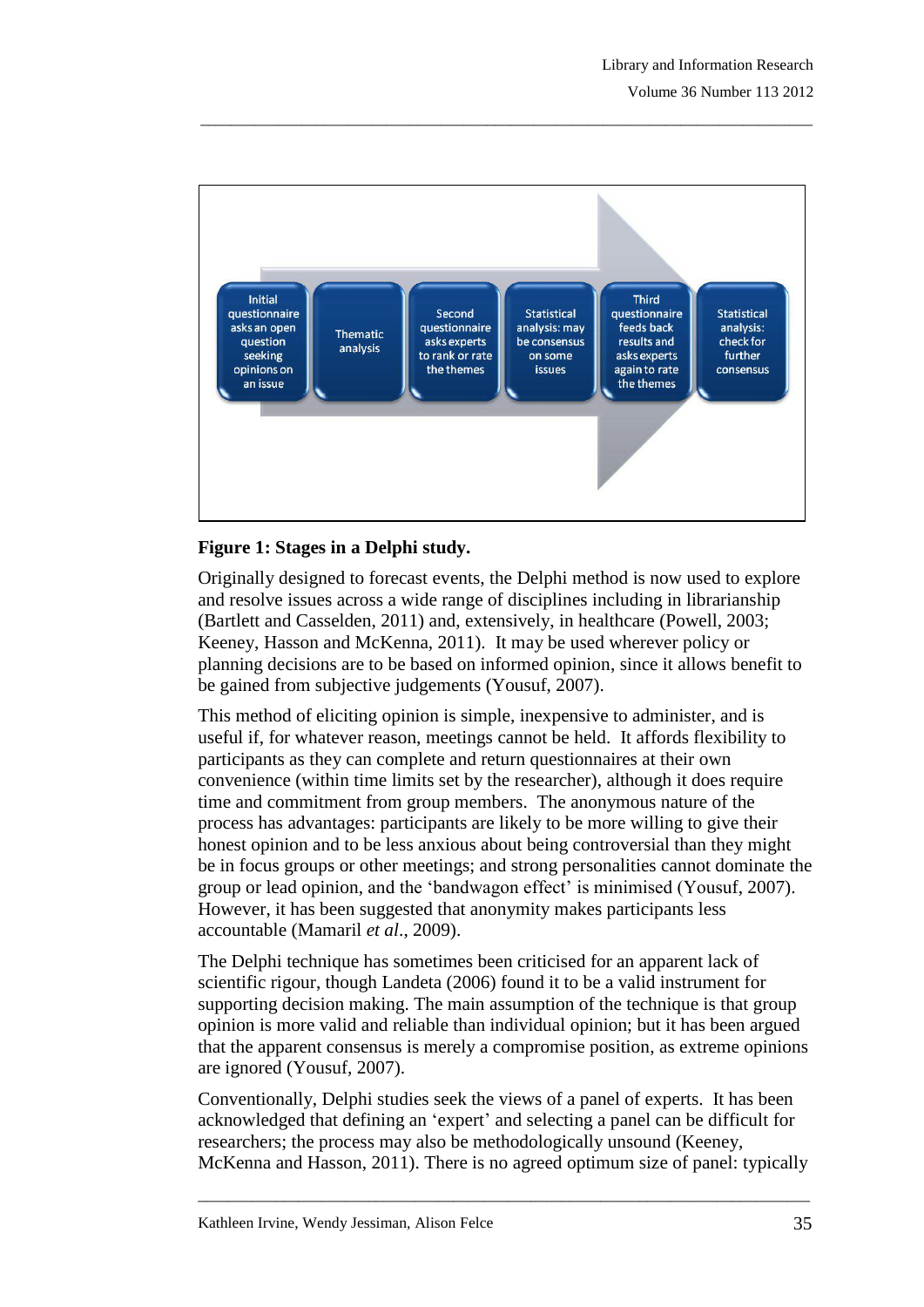it will normally have from ten to fifty members, but may in some circumstances have hundreds or even thousands of members (Mullen, 2003). Kirkwood, Wales and Wilson (2003), for example, sought the views of all 2984 nurses in one Glasgow NHS Trust.

\_\_\_\_\_\_\_\_\_\_\_\_\_\_\_\_\_\_\_\_\_\_\_\_\_\_\_\_\_\_\_\_\_\_\_\_\_\_\_\_\_\_\_\_\_\_\_\_\_\_\_\_\_\_\_\_\_\_\_\_\_\_\_\_\_\_\_\_\_\_\_\_\_\_\_\_\_\_\_

In general, questionnaire research is notorious for its low response rates, and the use of multiple rounds of questionnaires (and their associated reminders) make the Delphi particularly susceptible to both low uptake and attrition between rounds (Keeney, Hasson, McKenna, 2006). It has been suggested by Mullen (2003) that a 70% response rate is required. However, this is rarely achieved in practice (Keeney, McKenna and Hasson, 2011), and is arguably only achievable where a small expert panel is appointed. It is interesting to note that Kirkwood, Wales and Wilson (2003) in their study of Glasgow nurses, that also targeted an entire professional workforce, achieved only 15.8% participation at the first round.

The present study sought the views of all NHS Highland midwives working at all grades and roles (*n*=280) as they were expected to have expert knowledge of the midwifery issues (both local and general) that might be addressed through research. As well are requiring participants to understand the topic being investigated, it has been noted that the findings from a Delphi study are strengthened when panellists who would be directly affected by the outcomes are included (Mamaril *et al*., 2009). The focus on practising midwives was felt to be important, as practitioner-derived questions have been found to be concrete, practical and to provide an important service focus (Booth, 2008). It was hoped that their involvement might encourage midwives to 'take ownership' of the research findings.

Ethical consent was obtained from University of Stirling, from the local NHS Research and Development Office and from the North of Scotland Research Ethics Committee. Despite not involving patients, the process of obtaining consent from the NHS was rigorous and, at times, unsuited to a study involving only staff. Negotiation was required to have the phrase "I consent to your contacting my GP" removed from the standard consent form.

A three-round model was chosen. This is the conventional Delphi method, though some studies omit the third round (Cape, 2004) and others continue adding rounds until a desired level of consensus is reached (Holey *et al*., 2007). Three rounds are sufficient to allow feedback and revision of responses but not so numerous as to risk increasing attrition as fatigue sets in among respondents (Mullen, 2003).

In Round 1, an invitation to participate in the study, with a questionnaire and consent form for completion, was sent via email and internal mail to all midwives employed by NHS Highland. Despite some discussion in the literature of the merits of using email, namely speed and reduced cost (Bartlett and Casselden, 2011), this study found this approach to be almost completely ineffective: it received only one response. All other respondents used the forms sent by 'snail mail'. Poor ICT infrastructure at the time of the study, particularly – but not exclusively – for community midwives working in rural areas, may partly account for the poor response to email.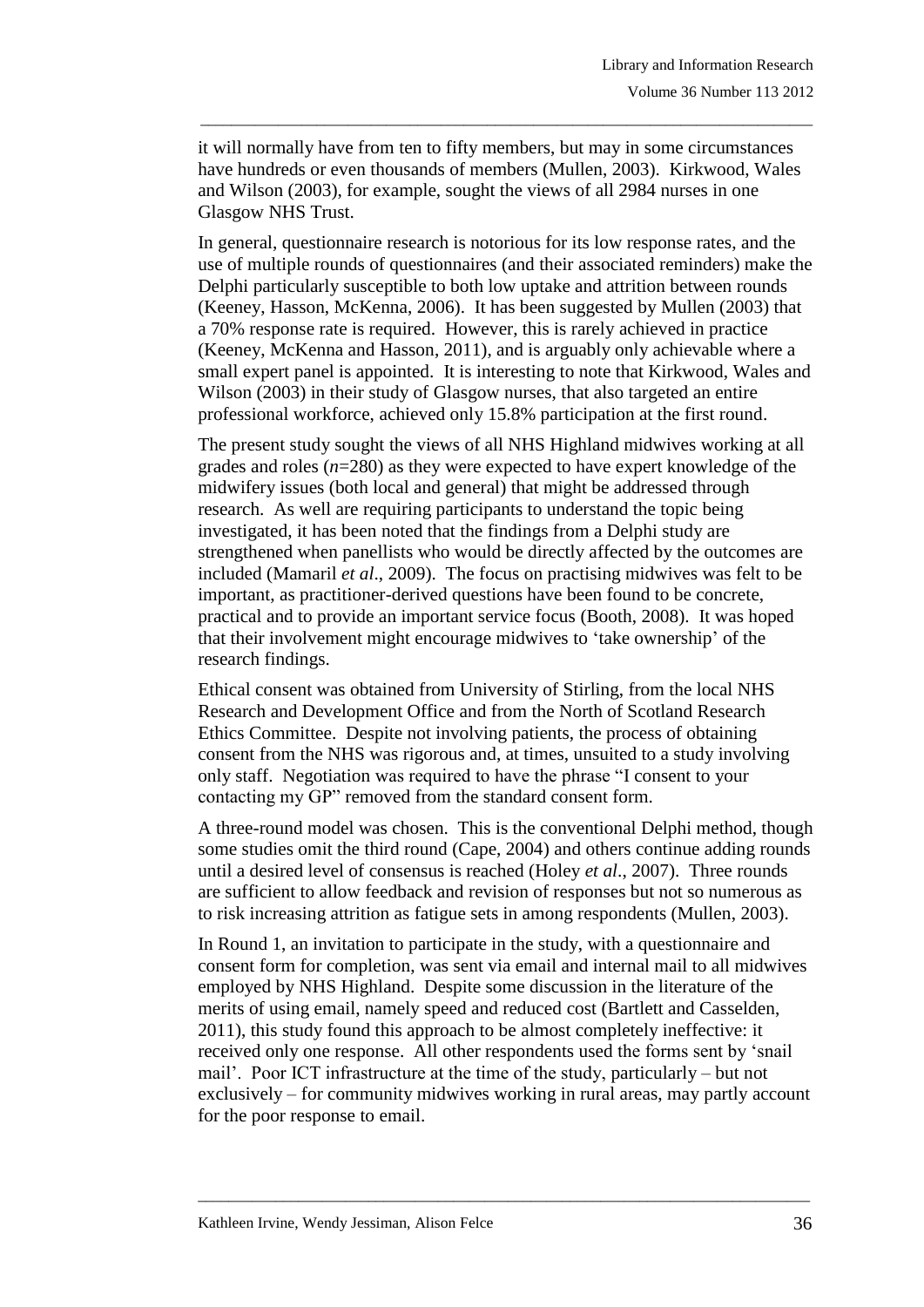A pilot questionnaire was trialled with student midwives and found to be suitable, though one minor difficulty emerged. The questionnaire asked respondents to identify up to five questions that they considered important topics for research. Providing five boxes for questions led some to believe they were being asked to provide, contrary to the written instruction, *no fewer than* five questions, something many found difficult. To solve this, the words *up to 5* were then given in bold face. However, the same problem arose with the 'live' questionnaire and further publicity had to be circulated stressing that even a single question would be of interest to the research team.

\_\_\_\_\_\_\_\_\_\_\_\_\_\_\_\_\_\_\_\_\_\_\_\_\_\_\_\_\_\_\_\_\_\_\_\_\_\_\_\_\_\_\_\_\_\_\_\_\_\_\_\_\_\_\_\_\_\_\_\_\_\_\_\_\_\_\_\_\_\_\_\_\_\_\_\_\_\_\_

To encourage participation, a midwife practising in the clinical areas was brought onto the team. It was important that she was a hands-on practitioner and not a manager as this was considered more likely to encourage 'buy-in' from her peers as well as providing the team with an important professional perspective. The support of the local head of midwifery services, who assisted in publicising the project and wrote the letter of invitation to participate, was considered similarly important.

Aware of the potential challenges they faced in recruitment, the research team put considerable effort into publicising the study. An extensive range of communication and publicity approaches was used before and during the study (see Table 1), and feedback showed that awareness of the project was very good, even among midwives working in very remote areas.

| <b>Prior to recruitment</b>                                                                                                             | On recruitment                                                                                                                                     | During the survey                                                                                                        |  |
|-----------------------------------------------------------------------------------------------------------------------------------------|----------------------------------------------------------------------------------------------------------------------------------------------------|--------------------------------------------------------------------------------------------------------------------------|--|
| Collaboration with lead<br>midwives and supervisors<br>of midwives in publicising<br>forthcoming survey; area<br>ambassadors recruited. | Midwives received<br>personally addressed<br>envelopes in their place of<br>work inviting participation<br>and completion of the<br>questionnaire. | Certificates given to<br>midwives on completion of<br>each round to acknowledge<br>their contribution.                   |  |
| Article in NHS Highland<br>Newsletter.                                                                                                  | Visits to clinical areas in<br>support of survey.                                                                                                  | Regular visits to clinical<br>areas to ensure midwives<br>had received their envelope<br>and to encourage<br>completion. |  |
| Use of a specially designed<br>identifiable logo and<br>dedicated Facebook and<br>Twitter pages.                                        | Dedicated<br>post-boxes<br>1n<br>many areas for returning the<br>questionnaires.                                                                   | Extended the deadline for<br>returns.                                                                                    |  |
| Use of established<br>distribution list within NHS<br>Highland to publicise the<br>research.                                            | Posters highlighting the<br>certificates available for<br>those completing the<br>questionnaire.                                                   | Posters reminding and<br>updating midwives on<br>progress; use of plasma<br>screen adverts where<br>available.           |  |

\_\_\_\_\_\_\_\_\_\_\_\_\_\_\_\_\_\_\_\_\_\_\_\_\_\_\_\_\_\_\_\_\_\_\_\_\_\_\_\_\_\_\_\_\_\_\_\_\_\_\_\_\_\_\_\_\_\_\_\_\_\_\_\_\_\_\_\_\_\_\_\_\_\_\_\_\_\_\_

### **Table 1: Actions to recruit and to retain participants.**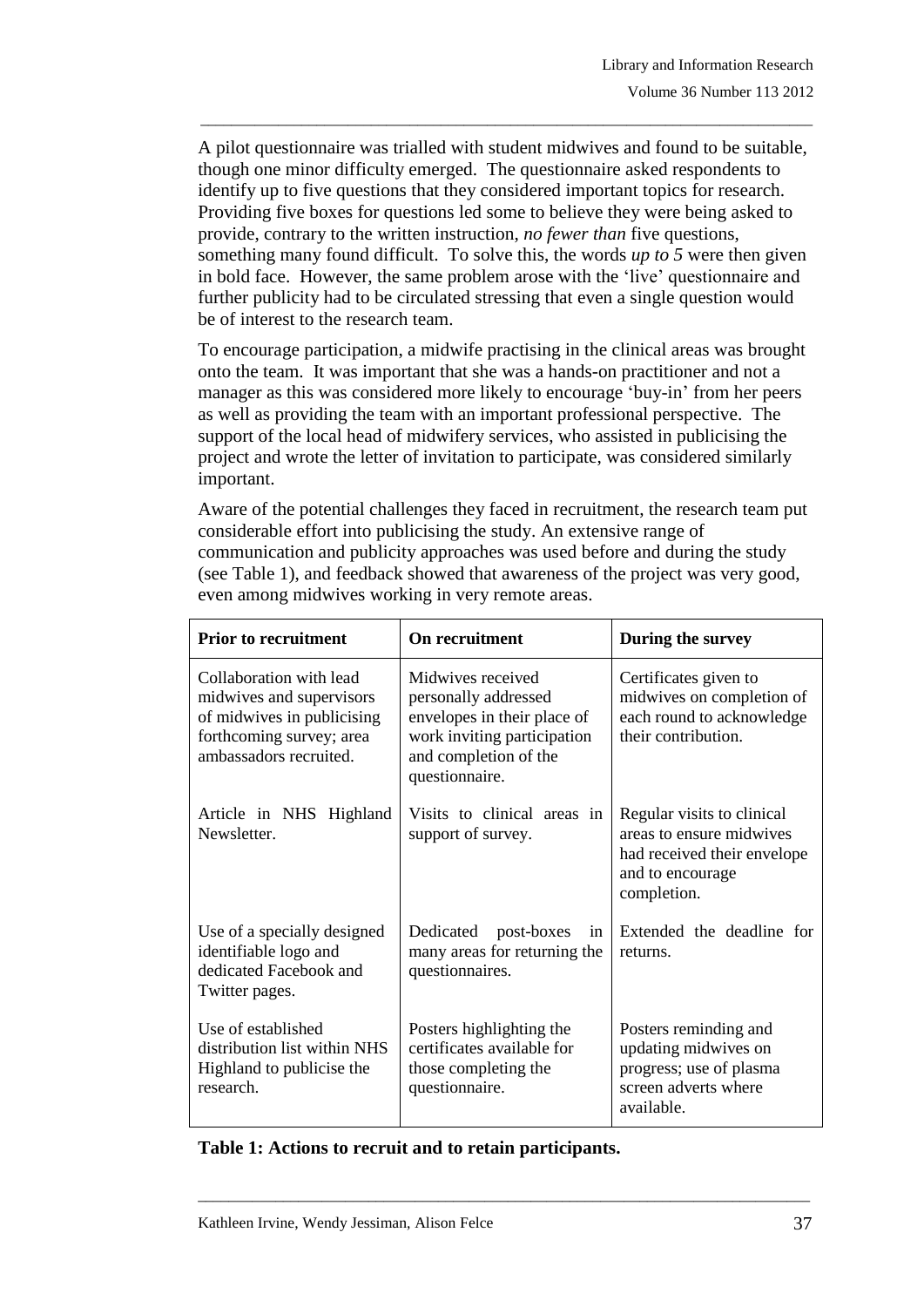The questions elicited in Round 1 were categorised by the project researchers by hand, in much the same way as Sleep *et al*. (1995): each data sheet was photocopied and the individual topics guillotined into separate strips and the strips grouped into categories by the research team.

\_\_\_\_\_\_\_\_\_\_\_\_\_\_\_\_\_\_\_\_\_\_\_\_\_\_\_\_\_\_\_\_\_\_\_\_\_\_\_\_\_\_\_\_\_\_\_\_\_\_\_\_\_\_\_\_\_\_\_\_\_\_\_\_\_\_\_\_\_\_\_\_\_\_\_\_\_\_\_

In Round 2, respondents were asked to rank the derived categories on a Likert scale of 1–5, where a rating of 1 would indicate that the issue was regarded as *unimportant* and 5 as *very important*.

In Round 3, participants from Round 2 were asked to examine the remaining categories from Round 2 (that is, those on whose importance the participants had not agreed) and their mean importance-ratings, and were reminded of the importance-ratings that they themselves had originally given to these categories. They were asked to re-assess their rating in the light of the views of the other participants. This stage is sometimes omitted from Delphi studies but it does allow for convergence of opinion and therefore consensus.

### **5 Data analysis**

The data from Round 1 were the questions or issues suggested by midwives as important topics for research. These were copied onto individual slips of paper and the slips grouped into categories by the research team.

The data from Round 2 were the ratings given to each category by participating midwives: these were analysed using descriptive statistics. The median scores and interquartile ranges (IQR) for each category were calculated. As the IQR covers the middle 50% of the data it was favoured over using the mean as it reduced the influence of outlying data that could have skewed the results. The closer the clustering of values around the median, the smaller the IQR, thus an IQR of 1 and a high median value indicated a strong consensus of positive opinion. Where the median score was 4 or over and the IQR equal to 1, effectively when 75% of respondents had rated the category as 'important' or 'very important', consensus on priority status was deemed to have been achieved. Round 3 repeated this process to allow for possible convergence of opinion.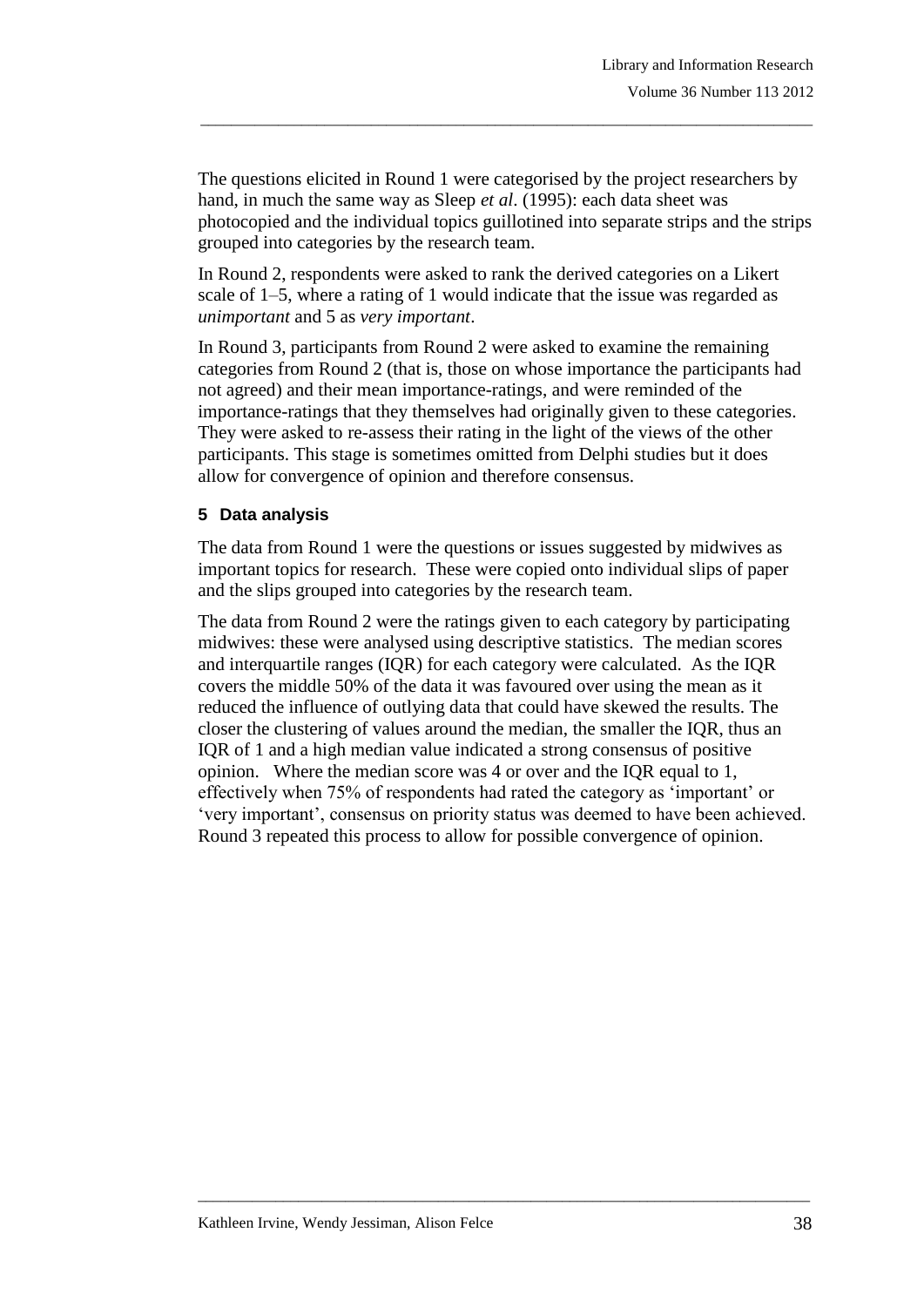## **6 Results**



\_\_\_\_\_\_\_\_\_\_\_\_\_\_\_\_\_\_\_\_\_\_\_\_\_\_\_\_\_\_\_\_\_\_\_\_\_\_\_\_\_\_\_\_\_\_\_\_\_\_\_\_\_\_\_\_\_\_\_\_\_\_\_\_\_\_\_\_\_\_\_\_\_\_\_\_\_\_\_

A summary of the study is given in Figure 2.

# **Figure 2: How the study proceeded.**

Of the 280 midwives contacted, 65 returned questionnaires, of which 64 were included in the study (one had to be excluded as the respondent failed to provide a completed consent form). This was a 23% response rate, which was disappointing, but typical for this kind of study (Keeney, McKenna and Hasson, 2011).

NHS Highland is broken into four Community Health Partnerships (CHPs). The responses from each CHP were roughly in proportion to the number of midwives working in each area. Six respondents failed to provide information on their work location, and one stated that she worked in all CHPs.

The age distribution of respondents closely reflected that of the midwife population within NHS Highland and across Scotland (see Figure 3). It is interesting to note that older midwives seem just as interested in research as their younger colleagues.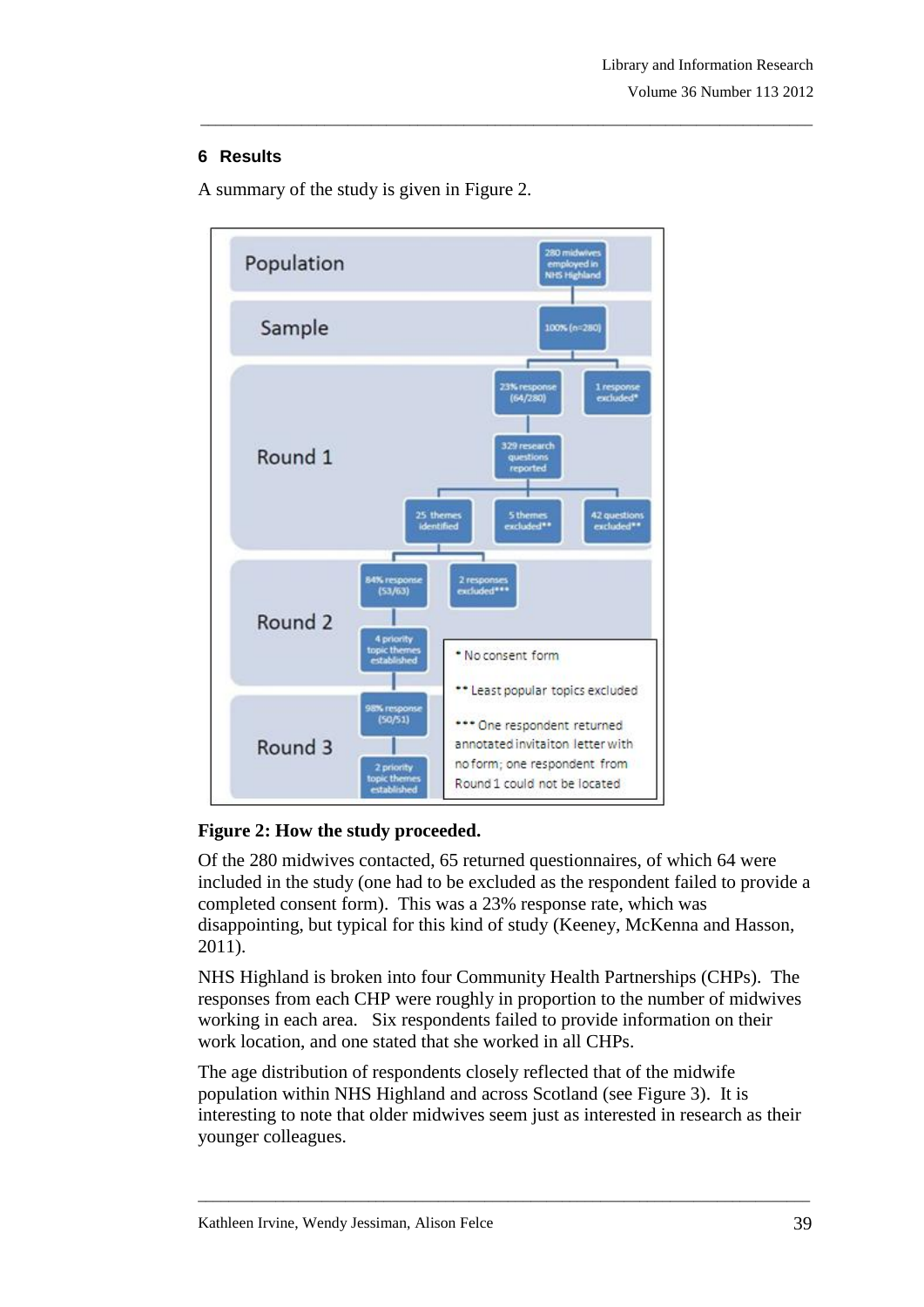

## **Figure 3: Age distributions of participants and of Scottish midwives in general.**

The Round 1 returns provided 329 research questions. The research team organised the responses into 25 themes, with 42 questions being excluded as not falling under a theme. The five least popular themes were then excluded; they each contained no more than three research questions and were therefore considered unlikely to be judged priority topics for research. Thus twenty themes were included in the Round 2 questionnaire as possible research priorities.

84% of Round 1 participants returned Round 2 questionnaires. In Round 2 the midwives agreed that research should be carried out on four themes: *workforce issues*, *second stage of labour*, *obesity in pregnancy* and *women's expectations*. 98% of Round 2 participants returned Round 3 questionnaires. In Round 3 the midwives agreed that research should also be carried out on two more themes: *breastfeeding* and *place of birth* (see Table 2).

\_\_\_\_\_\_\_\_\_\_\_\_\_\_\_\_\_\_\_\_\_\_\_\_\_\_\_\_\_\_\_\_\_\_\_\_\_\_\_\_\_\_\_\_\_\_\_\_\_\_\_\_\_\_\_\_\_\_\_\_\_\_\_\_\_\_\_\_\_\_\_\_\_\_\_\_\_\_\_

| Theme/area           | Mean rating* | Median rating† | OR† |
|----------------------|--------------|----------------|-----|
| Workforce issues     | 4.5          |                |     |
| Labour, second stage | 4.4          |                |     |
| Obesity in pregnancy | 4.2          |                |     |
| Women's expectations | 4.1          |                |     |
| Place of birth       | 4.1          |                |     |
| <b>Breastfeeding</b> | 4.0          |                |     |

\*In Round 1 †On achieving consensus

**Table 2: Categories achieving consensus.**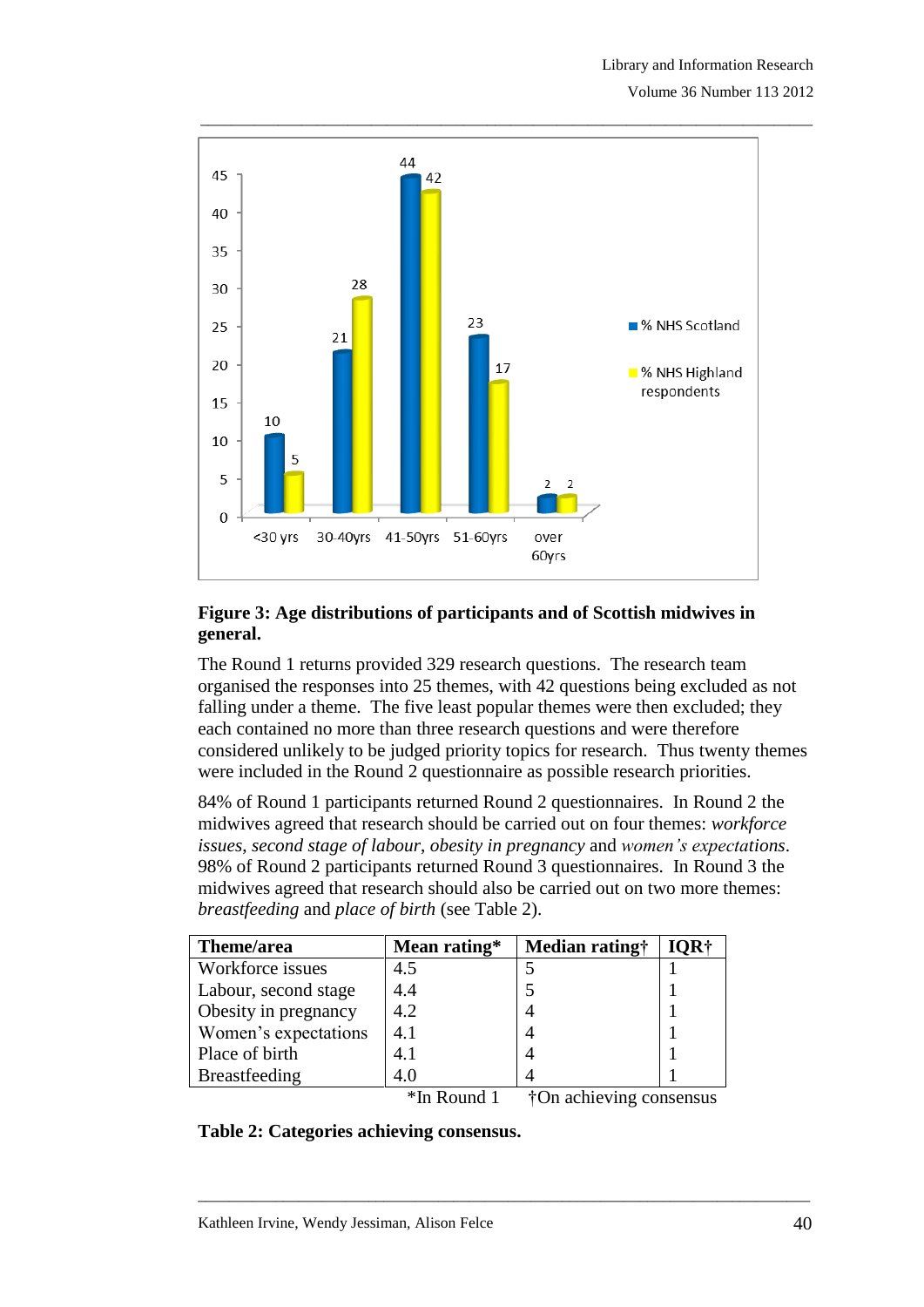## **7 Research evidence on the themes identified**

The themes were very broad, but of course contained particular questions suggested by midwives in Round 1. Within the themes it was possible to identify sub-themes, into which the original questions could be grouped (see Figure 4). Searching the published evidence was done initially at sub-theme level with further searches often being needed to ensure that particular questions were considered.

\_\_\_\_\_\_\_\_\_\_\_\_\_\_\_\_\_\_\_\_\_\_\_\_\_\_\_\_\_\_\_\_\_\_\_\_\_\_\_\_\_\_\_\_\_\_\_\_\_\_\_\_\_\_\_\_\_\_\_\_\_\_\_\_\_\_\_\_\_\_\_\_\_\_\_\_\_\_\_



# **Figure 4: Topics considered as themes, sub-themes and questions.**

Papers were identified from searches of bibliographic databases including The Cochrane Library databases, MEDLINE, MIDIRS, Maternity and Infant Care, CINAHL and Web of Knowledge. Point of Care tools that seek to summarise evidence were also checked: Dynamed, Up-to-Date, Nursing Reference Center and the Joanna Briggs Institute. TRIP database was used to identify national guidelines. More specialist resources, such as British National Formulary, and additional databases were consulted when appropriate.

Evidence from systematic reviews, meta-analyses or meta-syntheses (known as 'Level I evidence') was sought in all cases. Such studies provide a synthesis of the best evidence, so are highly regarded in healthcare. They aim summarise all high quality studies on a topic and increasingly are used to inform clinical decision making (Cook, Mulcrow and Haynes, 1997). Where such studies were not identified, or where they were inadequate to answer the questions raised, searches for other study types were conducted. Randomised controlled trials ('Level II evidence') were searched for to questions concerned healthcare interventions, since they are commonly regarded as providing evidence of effectiveness (Evans, 2003). Sometimes lesser evidence from observational studies was the best available: these studies were cited in the dissemination report but with a note concerning their limitations.

Many of the questions posed, however, did not concern interventions, so other types of papers, such as those reporting qualitative research, were sought where appropriate. Local evidence from clinical audits and also local and national guidelines were cited in the dissemination reports.

The themes often contained particular questions which did not fall under any subtheme. It was not practicable to search for evidence that might answer these questions.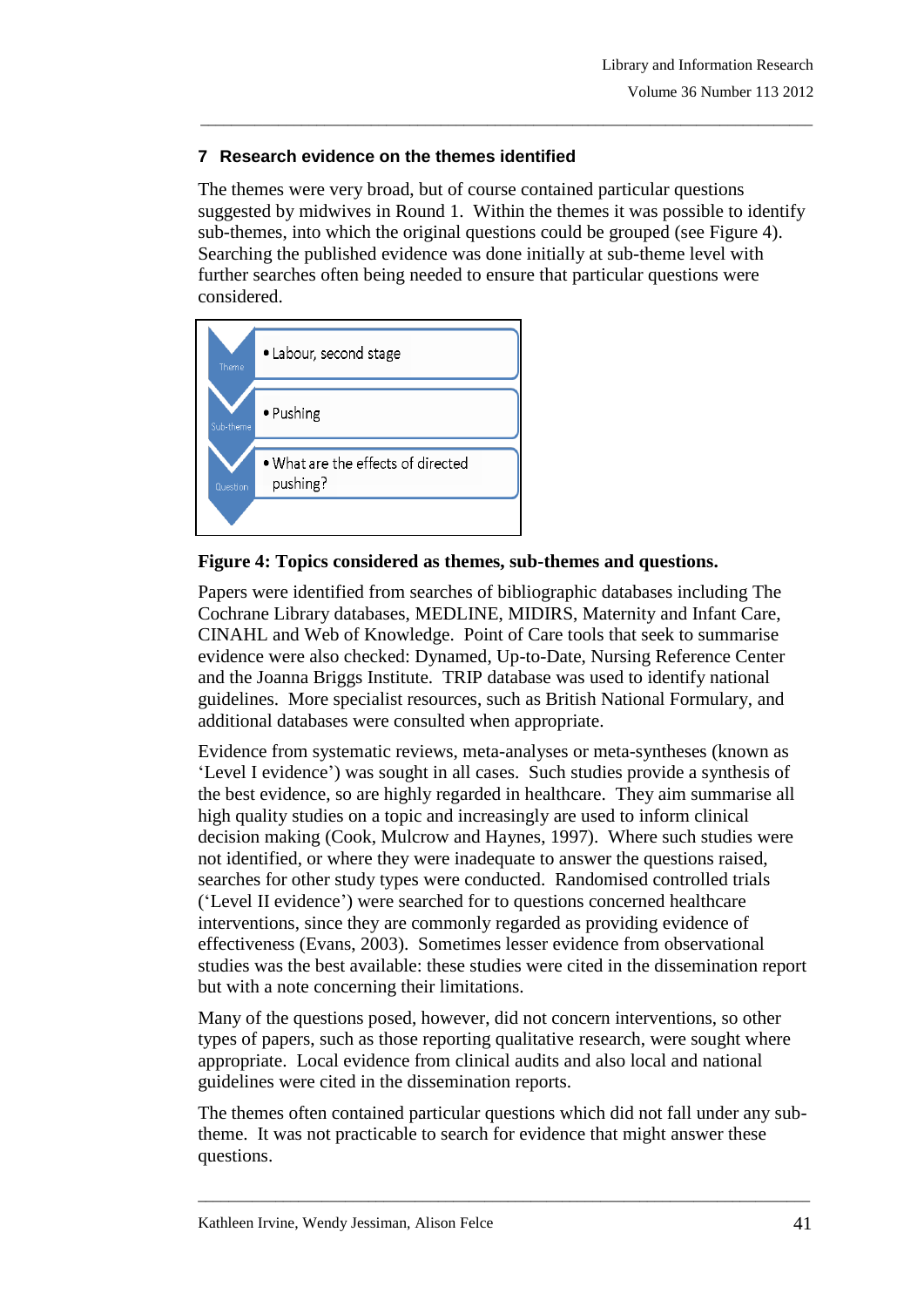## **8 Discussion**

Few previous studies have examined the research priorities of midwives and only two of these were conducted in the UK. No study was identified that involved midwives in Scotland. The current study throws light on the research priorities and information needs of midwives working in NHS Highland.

\_\_\_\_\_\_\_\_\_\_\_\_\_\_\_\_\_\_\_\_\_\_\_\_\_\_\_\_\_\_\_\_\_\_\_\_\_\_\_\_\_\_\_\_\_\_\_\_\_\_\_\_\_\_\_\_\_\_\_\_\_\_\_\_\_\_\_\_\_\_\_\_\_\_\_\_\_\_\_

There was consensus among the midwives that participated that more research is needed in six areas: *workforce issues*, *second stage of labour*, *obesity in pregnancy*, *women's expectations*, *place of birth* and *breastfeeding*. To an extent these themes echo those of previous similar studies, with the exception of *obesity in pregnancy* which did not emerge in earlier studies of midwives' priorities. As this is an emerging health concern, it is perhaps unsurprising to find that currently midwives, at least those in NHS Highland, consider research on this topic to be an important priority.

One of the British studies (Sleep *et al.*, 1995) shared some findings with the present study. *Second stage of labour* (aspects of which fill three of their top twenty topics), *Satisfaction*, *Audit and choice: giving women choices* and *Midwifery management: staffing issues* are among Sleep's top twenty topics, and are similar to three of the present study's priority topics, i.e.: *Second stage of labour*, *Women's satisfaction* and *Workforce issues*. *Place of birth*, that emerged as one of the six priority topics in NHS Highland, was mentioned under the topic heading *Role of the midwife: midwives' ability to respond to recent changes*. The other Highland priority topics – *Breastfeeding*, and *Obesity in pregnancy* – did not appear in the Sleep's top twenty.

McCourt and Beake (2000), who focused on maternity services in primary care settings, identified two priority questions on homebirth and one on community support for breastfeeding; otherwise their findings were dissimilar to those of the NHS Highland study.

A more recent Irish study (Butler *et al*., 2009) identified six priority issues of which *Satisfaction with care* was the only one that paralleled the present study's findings.

This study faced a major obstacle in encouraging participation from midwives. In spite of the considerable efforts made to recruit midwives to the study, participation remained stubbornly low and the reliability of the results as a representation of the opinion of Highland midwives may be questionable. However, it has been argued that a large panel will often contain more diverging opinions, and that the accuracy and generalisability of the findings of a Delphi study based on such a panel may suffer in consequence (Keeney, McKenna and Hasson, 2011). While the initial response rate was disappointing, it is worth noting that attrition rates in subsequent rounds, often a problem in Delphi studies (Keeney, McKenna and Hasson, 2011), were very low. The research team attribute this to achieving "buy-in" from participants by judicious promotion of the study, the use of personal reminders and of social networking to sustain interest.

While the demographic characteristics – particularly the ages and locations – of the participating midwives were similar to the those of Scottish midwives in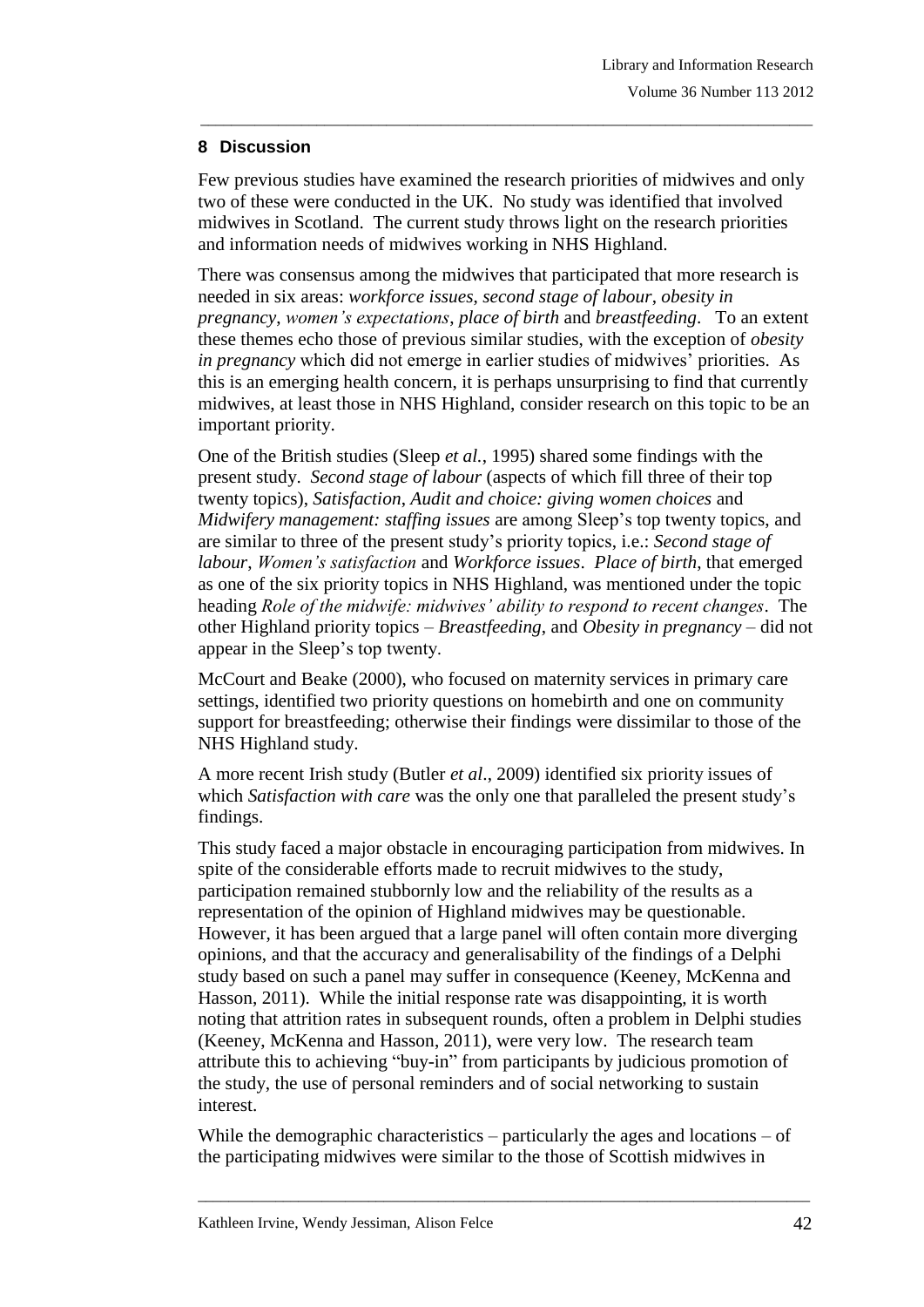general, it does not necessarily follow that the opinions that the participants expressed would be echoed by every Scottish (or indeed every British) midwife. Dissatisfied midwives, for example, might be more likely to respond to a study (with questions reflecting that discontent) than those happy with their lot. Better educated midwives, being perhaps more interested in clinical research, are also likely to be over-represented in the sample (Davies *et al*., 2003)

\_\_\_\_\_\_\_\_\_\_\_\_\_\_\_\_\_\_\_\_\_\_\_\_\_\_\_\_\_\_\_\_\_\_\_\_\_\_\_\_\_\_\_\_\_\_\_\_\_\_\_\_\_\_\_\_\_\_\_\_\_\_\_\_\_\_\_\_\_\_\_\_\_\_\_\_\_\_\_

Broad themes have a tendency to emerge in Delphi studies (Kennedy, 2004) and, arguably, in all consensus exercises: this study was no exception. It could be argued that the themes were too wide to be of practical value and that the subthemes were the truly useful units of analysis and priorities for possible research. However, using these sub-themes as the categories presented to participants may have been impractical, resulting as it would in a very large list for participants to evaluate. This is likely to have resulted in poorer response rates and higher attrition.

Although six priority categories were identified by the study, one over-arching theme became apparent across the derived categories without itself being identified as a category: that of place. Frequent use of the words 'here' or 'in Highland' or 'remote' or 'rural' was observed. This may be interpreted as indicating concern that practices which work well in urban settings might be unsustainable, impractical or otherwise inappropriate in NHS Highland. Further research, possibly with focus groups of rural midwives, would be needed to explore these questions further.

The importance of 'place' may in fact make the third objective of this study difficult or impossible to achieve: it may do no good to disseminate the findings of research done elsewhere if the problem at hand has arisen from special conditions in the Scottish Highlands. When a midwife asks 'Does the Baby Friendly Initiative work in Highland?' giving her evidence of the effectiveness of the initiative from studies conducted around the world is unlikely to be satisfactory: she has probably heard it all before.

The enormity of the dissemination phase had been under-estimated at the outset. Scores of searches of the literature were undertaken and hundreds of papers were read. The papers were quickly appraised to determine their practical usefulness and whether they answered the questions posed. Consideration was given to the level of evidence, but a full evaluation of how well the research had been conducted was not possible due to the volume of the task and limited resources of the team. Here the study fell short of the highest standards of evidence based practice.

It had been anticipated that midwives' ignorance of the research literature might result in their selecting as priority topics subjects already well studied. In fact, this may not have been the case, for while some well-supported interventions did emerge, it was often in the context of local issues. Further, midwives sometimes asked questions that reflected recent controversies that had been aired in the professional literature, suggesting that many are interested in research findings.

The basic assumption of the Delphi method is that group opinion is more valid than individual opinion; but this assumption may not always be correct. It is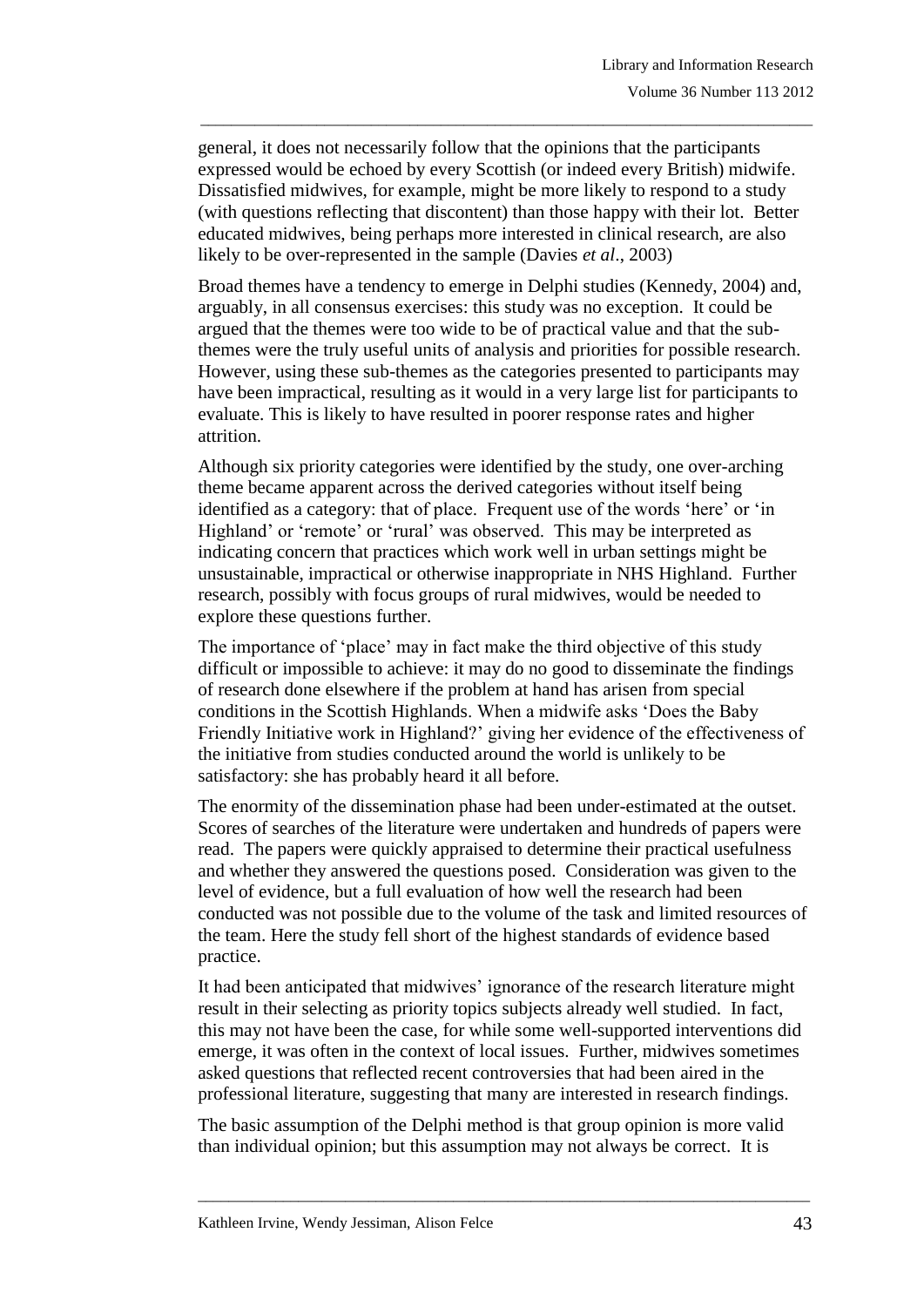possible that the best questions may not always be the most popular ones and good questions may become subsumed by wider themes that are subsequently discarded by the process. Many questions, often interesting ones, were discarded as they were unique or unusual among the suggestions made.

\_\_\_\_\_\_\_\_\_\_\_\_\_\_\_\_\_\_\_\_\_\_\_\_\_\_\_\_\_\_\_\_\_\_\_\_\_\_\_\_\_\_\_\_\_\_\_\_\_\_\_\_\_\_\_\_\_\_\_\_\_\_\_\_\_\_\_\_\_\_\_\_\_\_\_\_\_\_\_

# **9 Conclusion**

This study provides midwives, policy makers and researchers with a range of questions about midwifery services and practice of importance to Highland midwives that may be answered by research. It establishes research priorities that may inform future research efforts for NHS Highland and offer guidance for individual midwife-researchers who are interested in conducting these studies. Beyond the six research priority topics, this study has highlighted the importance of place (especially remoteness and rurality) as a possible complicating factor to be considered when implementing evidence-based guidelines; itself an observation that would benefit from further exploration.

It has been observed that 'the majority of professional papers identify priorities without assessing the level of evidence already available to inform practice' (Ross *et al*., 2004) and it is recognised that the skills of health librarians have been underutilised in this area (Brice and Muir Gray, 2004). While the initial premise that topics well supported by existing evidence could be addressed by dissemination to practitioners proved to be simplistic, the skills of the health librarian within the research team proved useful in identifying and appraising the evidence that touched on the priority topics. It is hope that the resulting publication of the questions raised alongside summaries of the evidence surrounding them will be useful and interesting to midwives across the region.

This study has demonstrated that it is possible to use the Delphi method to reach consensus on a complex issue and it is a methodology within easy grasp of a beginner researcher.

This study has demonstrated that an academic librarian can be a valuable member of a research team. It has offered an opportunity for the librarian to engage with an important group of service users; to better understand their needs and working practices. It has demonstrated the value of a librarian in the support and implementation of evidence-based practice.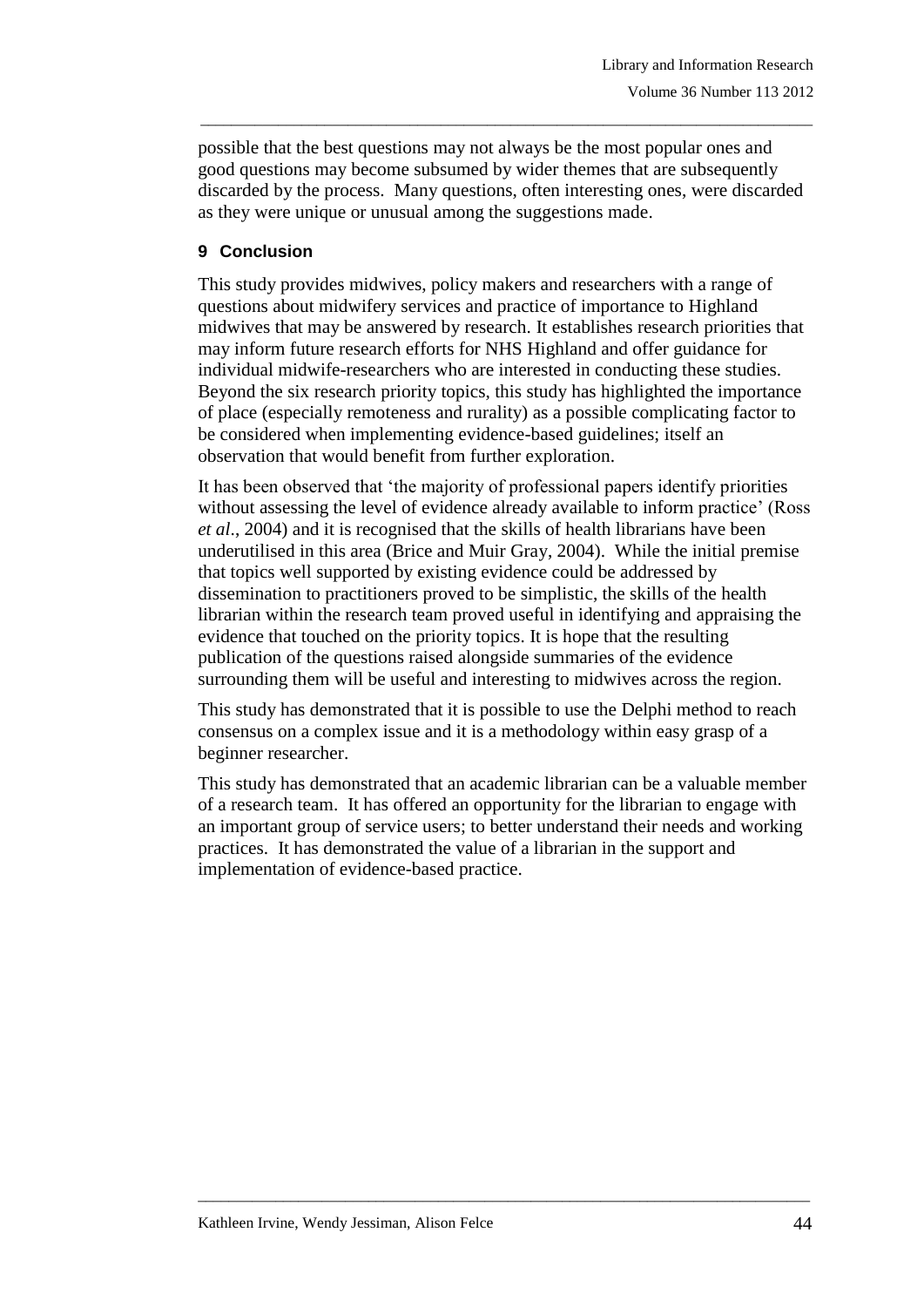### **References**

Bartlett, R. and Casselden, B. (2011) An investigation into the attitudes of academic librarians towards internet plagiarism of HE students, *Library and Information Research*, **35**(110), 29–42.

\_\_\_\_\_\_\_\_\_\_\_\_\_\_\_\_\_\_\_\_\_\_\_\_\_\_\_\_\_\_\_\_\_\_\_\_\_\_\_\_\_\_\_\_\_\_\_\_\_\_\_\_\_\_\_\_\_\_\_\_\_\_\_\_\_\_\_\_\_\_\_\_\_\_\_\_\_\_\_

Booth, A. (2008) Using evidence in practice: retrospective, *Health Information and Libraries Journal*, **25**, 49–51.

Brice, A. and Muir Gray, J. A. (2004) What is the role of the librarian in  $21<sup>st</sup>$ century healthcare? *Health Information and Libraries Journal*, **21**(2), 81–83.

Bryers, H. and May, H. (2010) *Maternity services strategy*. URL: [http://www.nhshighland.scot.nhs.uk/meetings/boardsmeetings/documents/board](http://www.nhshighland.scot.nhs.uk/meetings/boardsmeetings/documents/board%20meeting%202%20february%202010/5.4%20maternity%20services%20strategy.pdf)  [meeting 2 february 2010/5.4 maternity services strategy.pdf](http://www.nhshighland.scot.nhs.uk/meetings/boardsmeetings/documents/board%20meeting%202%20february%202010/5.4%20maternity%20services%20strategy.pdf) [accessed 31.03.2012].

Burns, S. P. *et al*. (2003) Rehabilitation of traumatic injuries: use of the Delphi method to identify topics for evidence-based review, *American Journal of Physical Medicine and Rehabilitation*, **82**(5), 410–414.

Butler, M. M. *et al*. (2007) Identifying research priorities for midwifery in Ireland, *Midwifery*, **25**, 576–587.

Cape, B. (2004) Gathering opinion and initiating debate: the success of the Delphi method in purely qualitative research, *Library and Information Research*, **28**(89), 35–44.

Cook, D. J., Mulrow, C. D. and Haynes, R. B. (1997) Systematic reviews: synthesis of best evidence for clinical decisions, *Annals of Internal Medicine*, **126**(5), 376–380.

Davies, J. *et al*. (2002) The research potential of practice nurses, *Health and Social Care in the Community*, **10**(5), 370–381.

Evans, D. (2003) Hierarchy of evidence: a framework for ranking evidence evaluating healthcare interventions, *Journal of Clinical Nursing*, **12**(1), 77–84.

Fenwick, J. *et al*. (2006). Priorities for midwifery research in Perth, Western Australia: a Delphi study, *International Journal of Nursing Practice*, **12**(2), 78– 93.

Fyffe, T. (2006) Nursing and midwifery research in Scotland: from partnership to collaboration, *International Nursing Review*, **53**(2), 117–122.

Hauck Y., Kelly R. G. and Fenwick, J. (2007) Research priorities for parenting and child health: a Delphi study, *Journal of Advanced Nursing*, **59**(2), 129–139.

Holey, E. *et al*. (2007) An exploration of the use of simple statistics to measure consensus and stability in Delphi studies, *BMC Medical Research Methodology*, **7**(1), 52.

Keeney, S., Hasson, F., and McKenna, H. (2006) Consulting the oracle: ten lessons from using the Delphi technique in nursing research, *Journal of Advanced Nursing*, **53**(2), 205–212.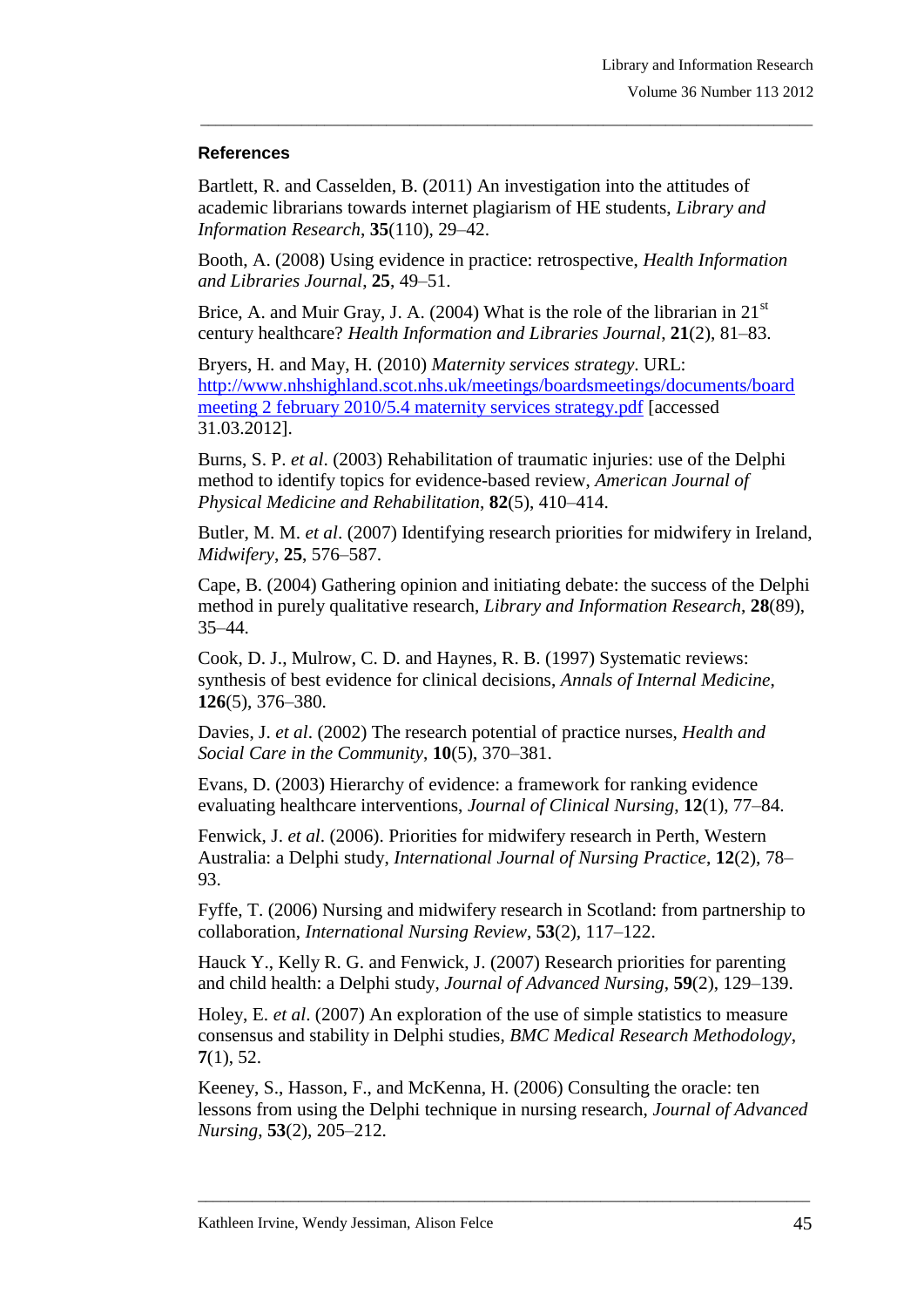Keeney, S., McKenna, H. and Hasson, F. (2011) *The Delphi technique in nursing and health research*. Chichester: Wiley-Blackwell.

\_\_\_\_\_\_\_\_\_\_\_\_\_\_\_\_\_\_\_\_\_\_\_\_\_\_\_\_\_\_\_\_\_\_\_\_\_\_\_\_\_\_\_\_\_\_\_\_\_\_\_\_\_\_\_\_\_\_\_\_\_\_\_\_\_\_\_\_\_\_\_\_\_\_\_\_\_\_\_

Kennedy, H. P. (2004) Enhancing Delphi research: methods and results, *Journal of Advanced Nursing*, **45**(5), 504–511.

Kirkwood, M., Wales, A. and Wilson, A. (2003) A Delphi study to determine nursing research priorities in the north Glasgow university hospitals NHS trust and the corresponding evidence base, *Health Information and Libraries Journal*, **20**, 53–58.

Landeta, J. (2006) Current validity of the Delphi method in social sciences, *Technological Forecasting and Social Change*, **73**(5), 467–482.

Mamaril, M. *et al*. (2009) ASPAN's Delphi study on national research: priorities for perianesthesia nurses in the United States, *Journal of Perianesthesia Nursing*, **24**(1), 4–13.

McCourt, C. and Beake, S. (2000) *Establishing research priorities in maternity and primary care research*. London: Department of Health, London Regional Office, Primary Care Studies Programme.

*Midwifery 2020: delivering expectations* (2010). URL: [http://www.midwifery2020.org](http://www.midwifery2020.org/) [accessed 30.03 2012].

Mullen, P. M. (2003) Delphi: myths and reality, *Journal of Health Organization and Management*, **17**(1), 37–52.

Nursing and Midwifery Council (2010) *Midwives rules and standards*. Rev. ed.. London: NMC.

Powell, C. (2003) The Delphi technique: myths and realities, *Journal of Advanced Nursing*, **41**(4), 376–382.

Reid, J. *et al*. (2007) Research priorities of NSW midwives, *Women and Birth*, **20**(2), 57-63.

Ross, F. *et al*. (2004) Identifying research priorities in nursing and midwifery service delivery and organisation: a scoping study, *International Journal of Nursing Studies*, **41**(5), 547–558.

Rushforth, K. (2007) Identifying research priorities: Delphi technique, *Paediatric Nursing*, **19**(7), 10.

Scottish Executive Health Department (2000) *Our national health: a plan for action, a plan for change*. Edinburgh: Scottish Executive.

Scottish Government Health Department (2002) *Choices and challenges – the strategy for research and development in nursing and midwifery in Scotland* [online]. URL: <http://www.scotland.gov.uk/Publications/2002/12/15813/13936> [accessed 31.03.2012].

Sleep, J. *et al*. (1995) Establishing priorities for research: report of a Delphi survey, *British Journal of Midwifery*, **3**(6), 323–331.

Yousuf, M. I. (2007) Using experts' opinions through Delphi technique, *Practical Assessment, Research and Evaluation*, **12**(4), 1–8.